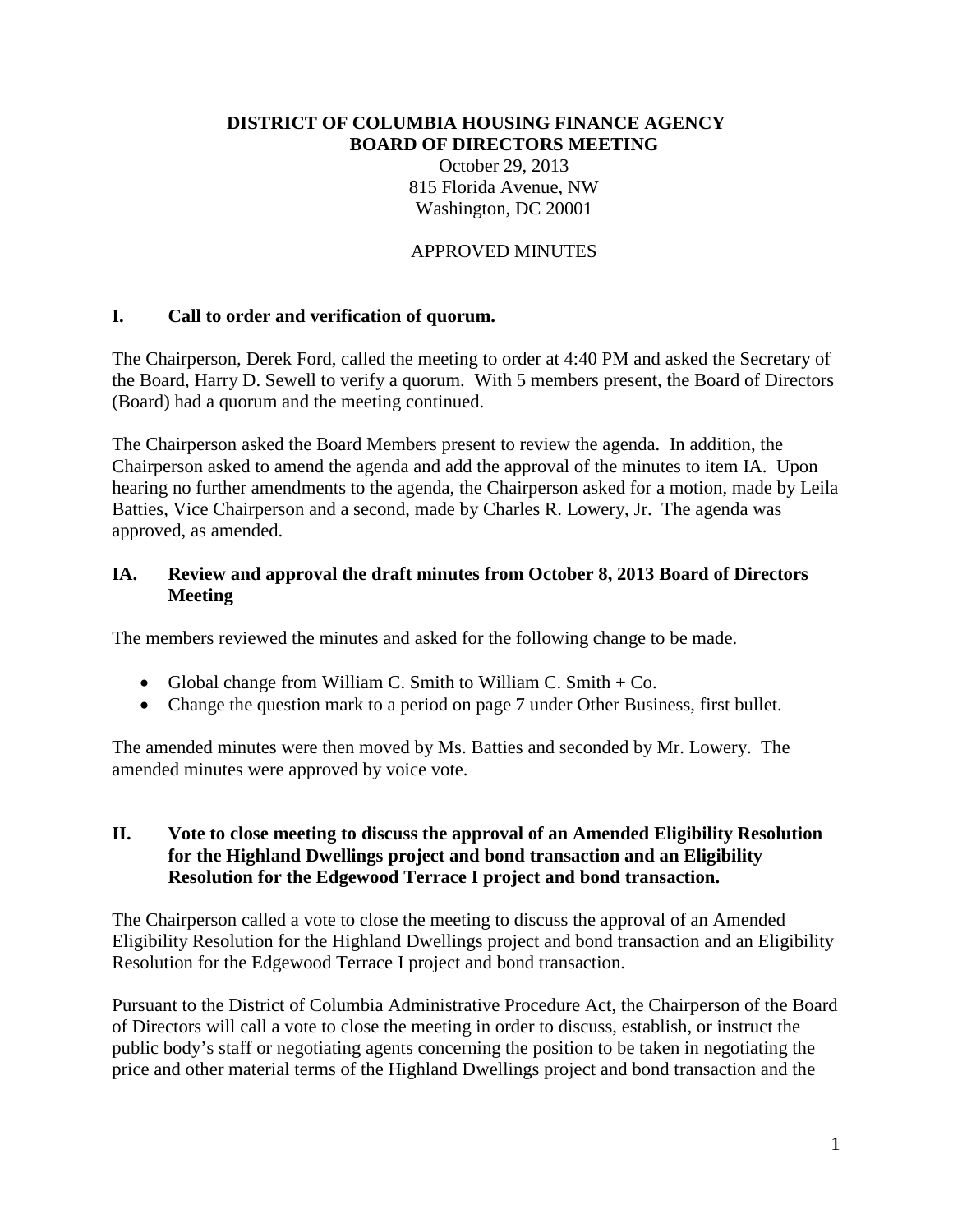Edgewood Terrace I project and bond transaction. An open meeting would adversely affect the bargaining position or negotiation strategy of the public body. (D.C. Code §2-405(b)(2)).

A motion was made by Ms. Batties and seconded by M. Craig Pascal. The Chairperson moved the meeting into a closed session at which time the DCHFA staff presented both projects to the Board of Directors and the Board of Directors asked questions regarding each project.

## **III. Re-open meeting.**

The Chairperson reopened the meeting at 5:40 PM.

## **IV. Consideration of DCHFA Amended Eligibility Resolution No. 2013-12 for the approval of the Highland Dwellings project and bond transaction.**

The Secretary read the resolution into the record and the Chairperson asked for a presentation by staff.

Ed Pauls, Senior Development Officer presented the Highland Dwelling project and bond transaction to the Board of Directors. The measure before the Board of Directors is requesting the Board of Directors to adopt an Amended Eligibility Resolution authorizing the issuance of up to \$43 million in tax-exempt and/or taxable multifamily housing revenue bonds for the acquisition, new construction and rehabilitation of Highland Dwellings. The project will consist of the demolition of buildings, the construction of a new multifamily apartment building, two community buildings along with related site improvements. The reason for the Amended Eligibility Resolution is because there was a change in project scope which required an increase in the authorization amount of tax-exempt/taxable bonds for project. The project is located in Ward 8.

The development team gave a presentation to the Board of Directors, led by Steve Green, Director of Capital Programs, DC Housing Authority. The presentation walked through renderings, site plans, construction plans, resident services, property management, and design elements. Additional development team members present included Thomas Jones, Jacqueline Soldana, and Lori Parrish. Tenant representatives present included Renee Patterson, Highland Dwellings Council President and Caroline Cohen, Highland Dwellings Council Vice President.

The Board of Directors asked several questions including:

- What is the number of buildings to be demolished? The development team answered six residential buildings and a management office, so technically seven buildings.
- What is going to manage the roadway and what are the improvements that will be made? The development team answered that the roadway will have milling and repaving and they will create a new drainage in the alleyway. In addition, there will be lighting improvements throughout the site, possibly to LED standards.
- What percent of the units have been completed? The development team answered, no units are completed. We have a model unit available to show residents what the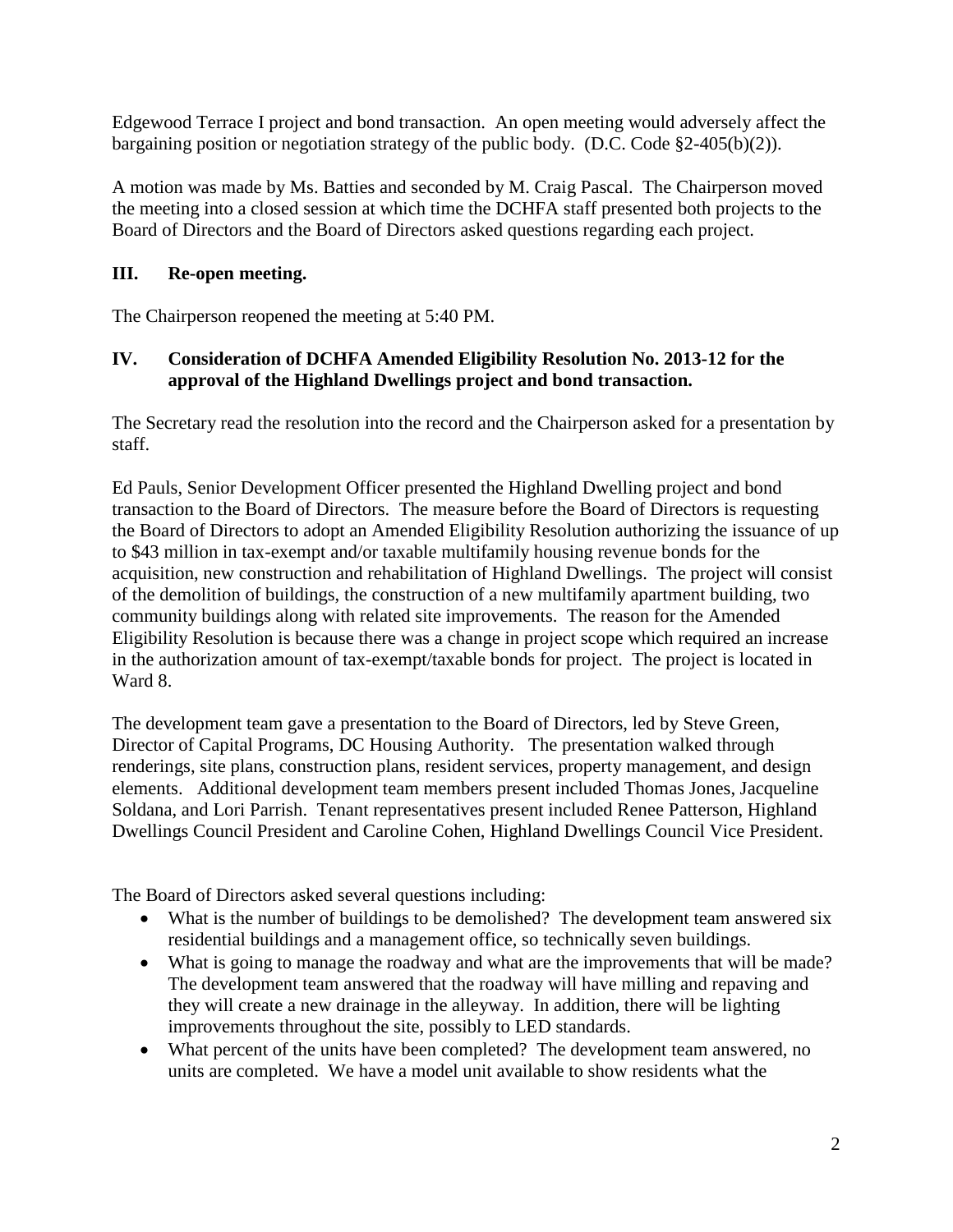renovations will look like and we have done some renovation work on 104 units, about 70% completed, but they are not 100% completed.

- Please explain how the project went from \$17 million to \$43 million, a \$26 million increase. The development team answered that some of the increase in cost is due to the new construction of a building which was not originally envisioned for the property. Also, a new storm water management system will be on site. Finally, the scope of the renovation for each unit is more extensive than originally planned. The units will be brand new inside.
- Please explain the why 37.8% of your total utility costs are attributed to electrical costs. The development team answered that the increase is mostly due to more lighting on site and that the utilities will be all underground. In addition, there is no gas on site.
- Please explain the development team's organizational structure. The development team stated that they created a nonprofit to place non-Federal assets in and a subsidiary to provide the guarantees on the debt. The entities have enough liquidity and net assets to secure several projects. Capital Housing Partners is the developer and Capital Housing Partners will create a subsidiary for each project.
- Why is the total development cost per unit at \$300,000 per unit? The development team answered that due to the large amount of site work and the time it took to move the project forward, the cost per unit increased to \$300,000 per unit.
- Why are the construction company and the property management company not DC based? The development team answered that DC Housing Authority abides by Federal procurement rules and Federal procurement rules do not allow for a geographical preference.
- Are there any local funds? The development team answered no local funds.
- What is the phasing of the project? The development team answered that the first phase is 56 units and some residents will begin to return to the property. Phase 2 will be the remaining 50 or so units, which already started and more residents will return to the property in the near future. And the phasing will continue until phase 6 is completed.
- How long will the construction take? The development team stated that the construction period is 18 months but they hope to deliver some units within the next six months.
- What occurred between June 2011 and today, October 2013? The development team responded that the biggest thing that occurred was a suit that was filed against them by a group of residents and it took time to resolve the suit.
- How was the suit resolved? The development team responded that the suit was settled by using better and more effective communication. There was not a lot of disagreement between the residents and the Housing Authority. Some residents were concerned that the Highland renovation was going to be similar to a HOPE VI project and residents were concerned about their right to return and other tenants concerns. However, the project was never going to be HOPE VI like.
- Where will the services be held? The development team responded that the services will be held in a variety of places, including on site. Additional locations include the nearby school and recreation center. A group called Smart from the Start is assisting with the tenant services.

The tenant representatives stated that they were pleased with everything that has been going on and everything that they have seen. They are looking forward to the new construction and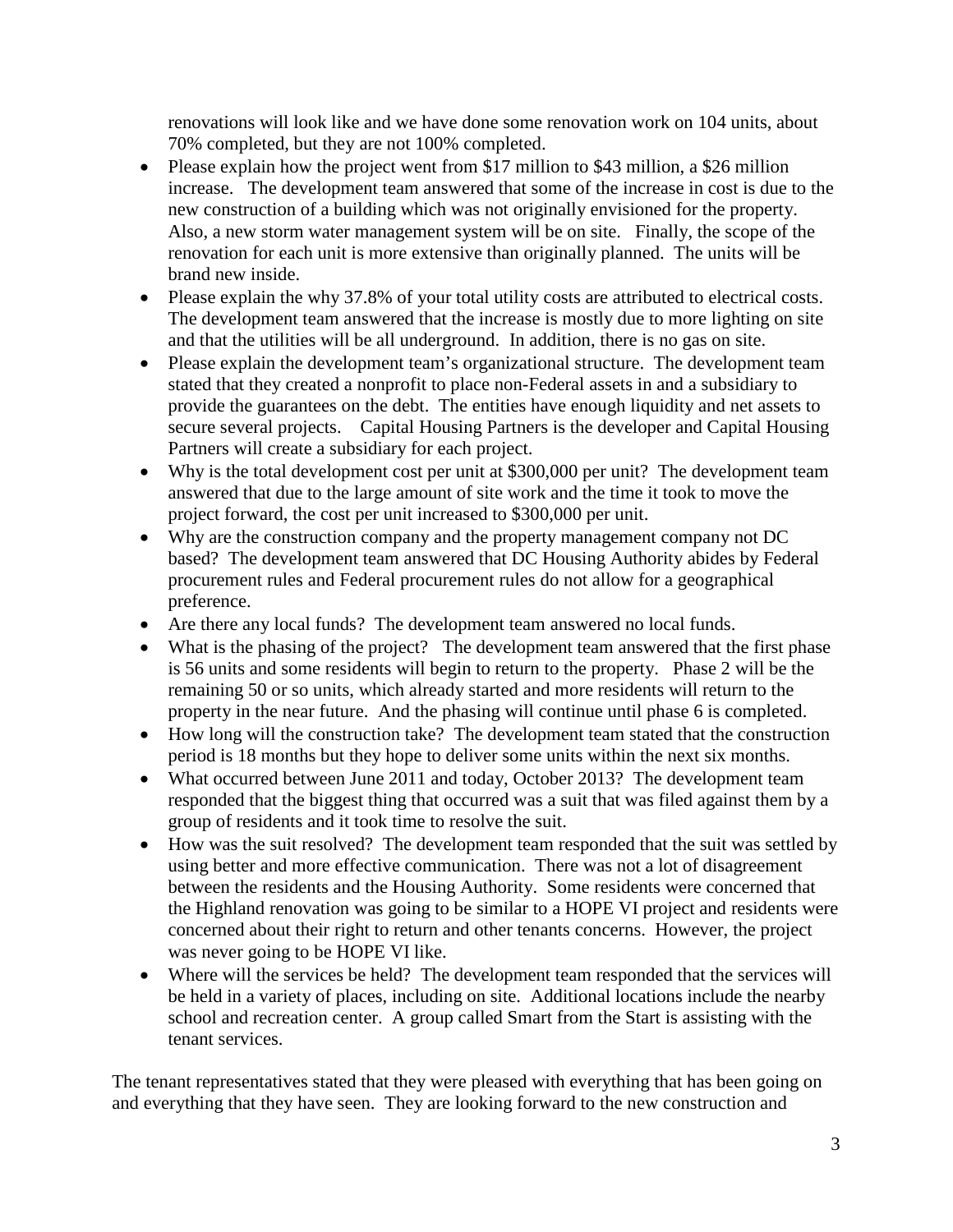moving back into their new homes. They stated that the other tenants are excited about the new community center and they can't wait to move back home. The tenant representatives keep in touch with tenants through monthly meetings, flyers and other interactions. Also, the Housing Authority holds meetings at apartment buildings where a significant number of tenants have been relocated to and they give updates to the tenants.

The resolution was then moved by Ms. Batties and seconded by Stan Jackson. After a roll call vote, the resolution passed 5-0.

## **V. Consideration of DCHFA Eligibility Resolution No. 2013-13 for the approval of the Edgewood Terrace I project and bond transaction.**

The Secretary read the resolution into the record and the Chairperson asked for a presentation by staff.

Ed Pauls, Senior Development Officer presented the Edgewood Terrace I project and bond transaction to the Board of Directors. The resolution before the Board of Directors is requesting the Board to adopt an Eligibility Resolution authorizing the issuance of tax-exempt and/or taxable bonds in an amount not to exceed \$26,000,000 to finance a portion of the costs to acquire and rehabilitate Edgewood Terrace I. Edgewood Terrace I will consist of the acquisition and rehabilitation of five garden style, three story buildings consisting of 292 units. The buildings are part of a large Master Development constructed in 1973 and located in Ward 5.

The development team representatives from Community Preservation Development Corporation (CPDC) included Suzanne Welch, Chris Lopiano, Pamela Lyons, Jeff Stern (consultant), and Stacie Birenbach. The tenant representative was Lesia Alleyne-Lamorell.

The development team presented a brief presentation that discussed explained the site plan, the project's location, the history of the project, the resident services and the renovation plans.

The Board of Directors asked questions including:

- Will the existing bedroom sizes and unit mix remain the same? The development team responded yes.
- How long is the project expected to take? The development team responded 18 months.
- What is the mix of affordability on site? The development team responded that there are 114 project based vouchers and the remainder of the units will be at tax credit affordability levels with some units at 80% AMI rent levels.
- What is the exterior façade work that will be done? The development team responded that the corridors will be brightened up and redone.
- Please explain the cash flow fluctuation in the later years. Mr. Pauls stated that the small dip in the cash flow in the later years is due to a function of relatively high expenses and how the expenses trend at a higher pace than the revenues trend. Rents trend at 2% and expenses trend at 3%.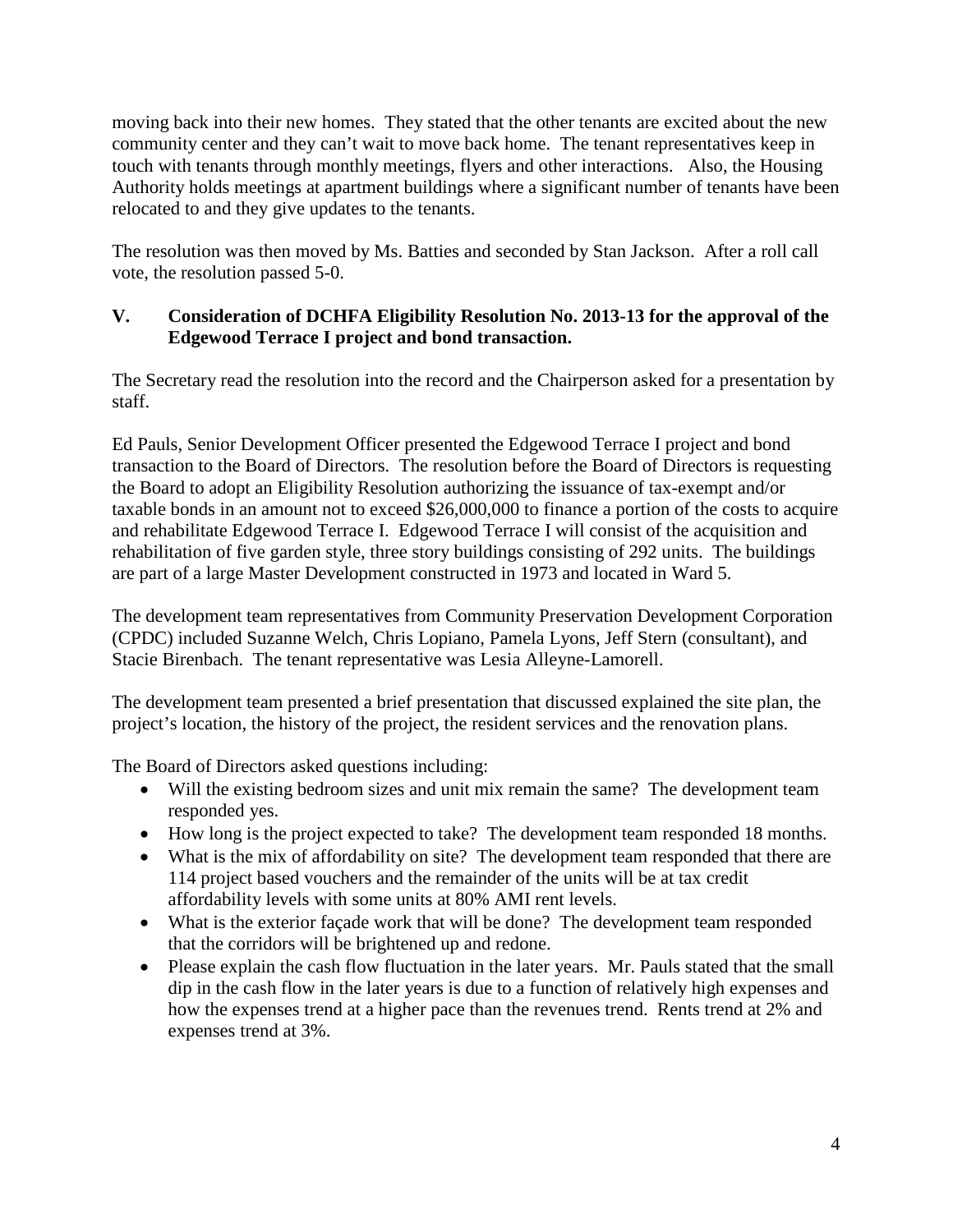The tenant representative stated that she has been a resident of Edgewood for over 14 years. She is an active member of the community and is happy to seem more residents attending the meetings. She stated that it is a very nice community to live in.

The resolution was then moved by Ms. Batties and seconded by Mr. Jackson. After a roll call vote, the resolution passed 5-0.

## **VI. Consideration of DCHFA Resolution No. 2013-05(G) for the approval of the Amendments to the Agency's Bylaws.**

The consideration of the Agency's Bylaws was tabled until the following meeting.

## **VII. Executive Director's Report.**

## • **Government Affairs Update**

- o Nkosi Bradley, Director of Government Affairs and Allison Ladd, Associate Executive Director, presented a Government Affairs Update. A presentation was distributed to the Board of Directors along with a draft copy of a Legislative Digest that is typically electrically distributed internally to senior staff.
- o The presentation focused on the collaborative approach to government affairs, the communication methods used (internally and externally) and priority issues that are being tracked by the team.
- o The priority issues that are being tracked include the Mayor's Legislative Agenda, the proposed CBE legislation, the GSE Reform and the Dodd-Frank legislation implementation.
- o Several Board Members asked to receive a copy of the Legislative Digest when it is distributed to staff.
- o The Chairperson asked what the process was to receive approval by the Administration and City Council for financial actions taken by the Board of Directors. The General Counsel answered the question because the General Counsel Office handles the administrative process for the HFA.

Maria Day-Marshall, General Counsel stated that once the Board approves an eligibility resolution, the Secretary to the Board signs the resolution and then HFA submits the resolution to City Council for passive approval. The passive approval consists of a 30 day review period, excluding weekends and holidays. Once the process is completed, the eligibility resolution is deemed approved. Periodically, an affirmative action, (by an emergency resolution) is taken by City Council to immediately approve the HFA project but this is on rare occasion. No project has been denied by City Council in the last 7 years.

o The Board asked the Government Affairs team to track a piece of legislation introduced by Councilmember Jack Evans regarding banks' responsible lending practices.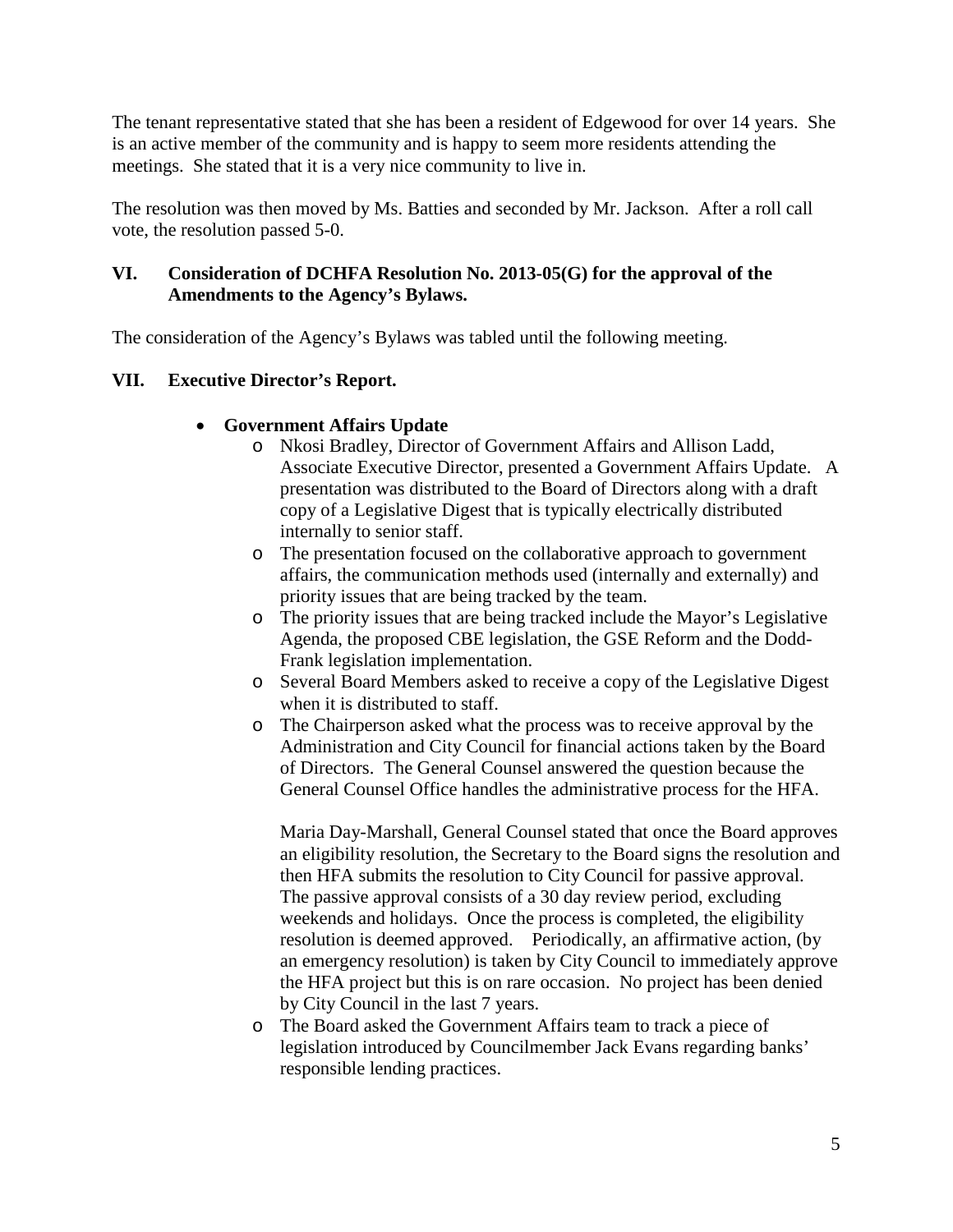- Small Projects Program
	- o The Executive Director stated that research continues to be performed to further identify the universe of buildings/properties that can be considered for the small projects program. Currently, there are approximately 10,000 addresses that meet the 4-49 unit criteria. In addition, the Executive Director met with the President of City First Bank and the Executive Director of Montgomery County Housing Opportunities Commission to learn more about financing options and program details.

### **VIII. Other Business.**

- NCSHB Updates
	- o The Chairperson shared that Charles R. Lowery, Jr. was elected to the Board of NCSHB.
- Awards
	- o The Chairperson asked if the HFA submits award applications. The Executive Director stated that yes, from time to time, applications are submitted. Most recently, the HFA received an award from the National Association of Local Housing Finance Agencies for HomeSaver.
- Affirmative Fair Housing Plans
	- o The Chairperson asked for an update. The Executive Director stated that the Director of Compliance and Asset Management was unable to attend the meeting due to a sick child. In addition, the Executive Director stated that 67 percent of the units financed by the HFA have households earning \$25,000 or less a year. Additional review and evaluation of the Affirmative Fair Housing Plans will continue and an update will be provided to the Board, when available.
- Executive Director Submitted Materials to the Board of Directors
	- o The Executive Director gave the requested materials to the Chairperson and the Chief Financial Officer explained the nature of the materials. Additional materials will be submitted by November  $1<sup>st</sup>$ .

### **IX. Credit Card Review Process Update Discussion and Vote to close meeting to discuss the Credit Card Usage.**

The Chairperson called a vote to close the meeting to discuss the credit card usage. The reason for closing the meeting is stated below.

Pursuant to the District of Columbia Administrative Procedure Act, the Chairperson of the Board of Directors will call a vote to close the meeting in order to discuss a matter regarding the employment and compensation of government appointees, employees, or officials. An open meeting would adversely affect the employment and compensation related issues affecting the Agency. (D.C. Code §2-405(b)(10)).